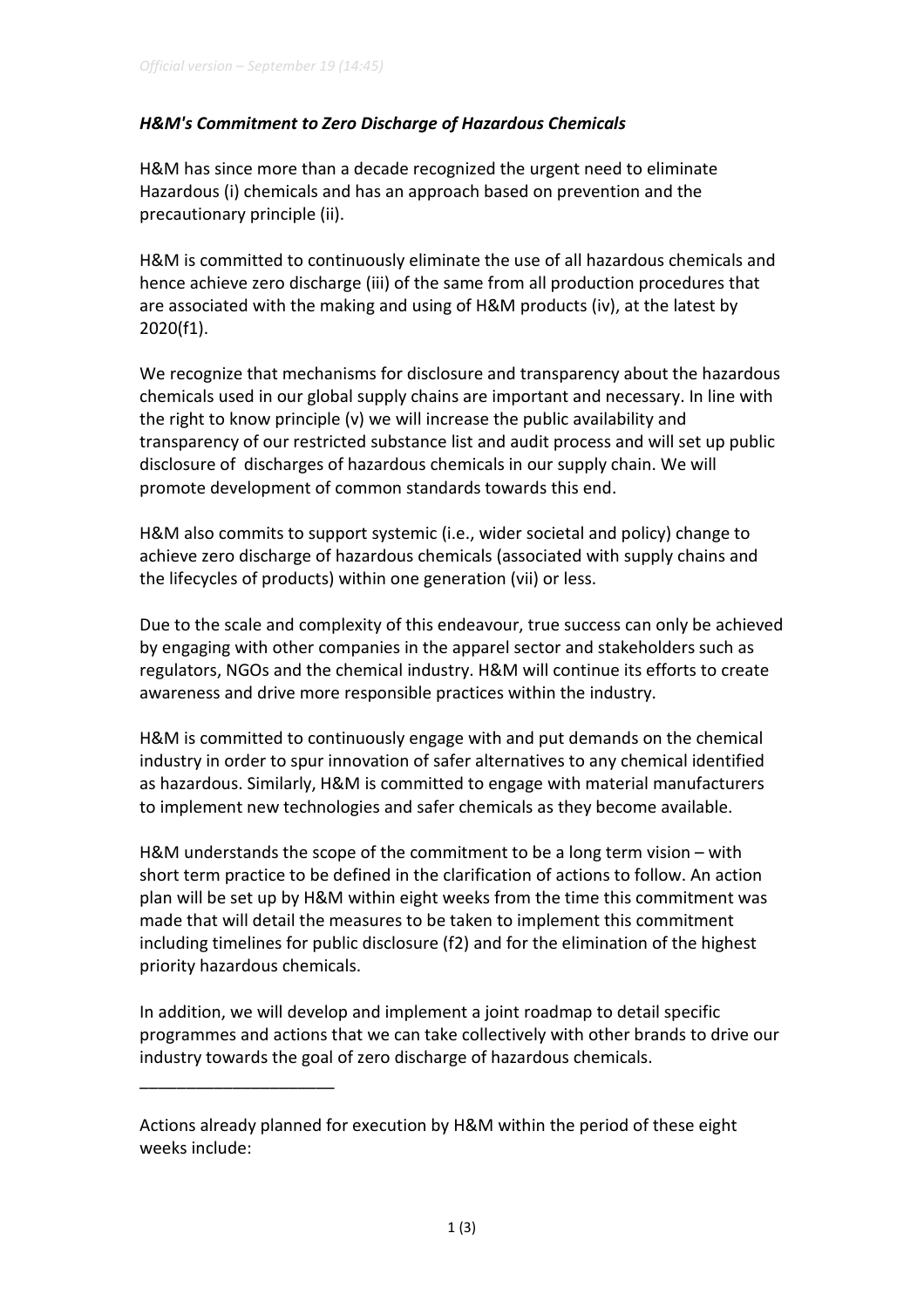-· H&M's publicly available list of restricted substances (vi) will be extended with technical information such as restricted limits and test methods  $1<sup>st</sup>$  week of October. An updated version will be launched before the end of 2011 taking into account the intrinsic hazards approach.

-· Initiate investigation into how to increase the focus on chemicals management and wastewater monitoring practices in H&M's environmental audit program, and how to make results more transparent, with specific attention given to discharges and factories with chemical intensive production processes such as wet processes.

- Request information from our suppliers in relation to the use (e.g. for other brands) of Nonylphenol ethoxylates (NPEs) in the manufacturing processes and request that they require from their sub-supplier to not intentionally use and release NPEs. At the same time, we will re-emphasise to our suppliers that they are contractually bound to comply with the strict standards of our Restricted Substances List. As part of this request for information we will immediately provide Greenpeace the identity\* of the suppliers responsible for the products tested in the Greenpeace Report, and the quantities of all alkylphenol ethoxylates (APE) discharges, and work with urgency to reinforce the controls on all possible releases of APE from their production.

\*Our intent is to reveal this information under a non-disclosure agreement based on discussion with suppliers.

- Request information from our suppliers about their chemicals suppliers – specifically on how they control and report on what chemical ingredients they are using.

Footnotes:

 $\overline{\phantom{a}}$  , where  $\overline{\phantom{a}}$  , where  $\overline{\phantom{a}}$  , where  $\overline{\phantom{a}}$  ,  $\overline{\phantom{a}}$  ,  $\overline{\phantom{a}}$  ,  $\overline{\phantom{a}}$  ,  $\overline{\phantom{a}}$  ,  $\overline{\phantom{a}}$  ,  $\overline{\phantom{a}}$  ,  $\overline{\phantom{a}}$  ,  $\overline{\phantom{a}}$  ,  $\overline{\phantom{a}}$  ,  $\overline{\phantom{a}}$  ,  $\overline{\phantom$ 

(f1) We recognize the need for continuous review of the identification process and elimination of hazardous substances based on the intrinsic properties science.

(f2) Note: the first data should be reported to the public by end 2012 (1 Jan 2013)

i) Hazardous chemicals means all those that show intrinsically hazardous properties (persistent, bioaccumulative and toxic (PBT); very persistent and very bioaccumulative (vPvB); carcinogenic, mutagenic and toxic for reproduction (CMR); endocrine disruptors (ED); or equivalent concern), not just those that have been regulated or restricted in other regions.

ii) Precautionary approach: It means that when scientific evidence suggests a substance may harm the environment or human health, but the type or magnitude of harm is not yet known, a preventative approach towards potentially serious or irreversible damage should be taken, recognising the fact that such proof of harm may not be possible. The process of applying the precautionary approach must involve an examination of the full range of alternatives, including, where necessary, the development of harmless alternatives where they do not already exist. It is based on the understanding that some hazardous substances cannot be rendered harmless by the receiving environment (i.e. there are no `environmentally acceptable´ use or discharge levels)